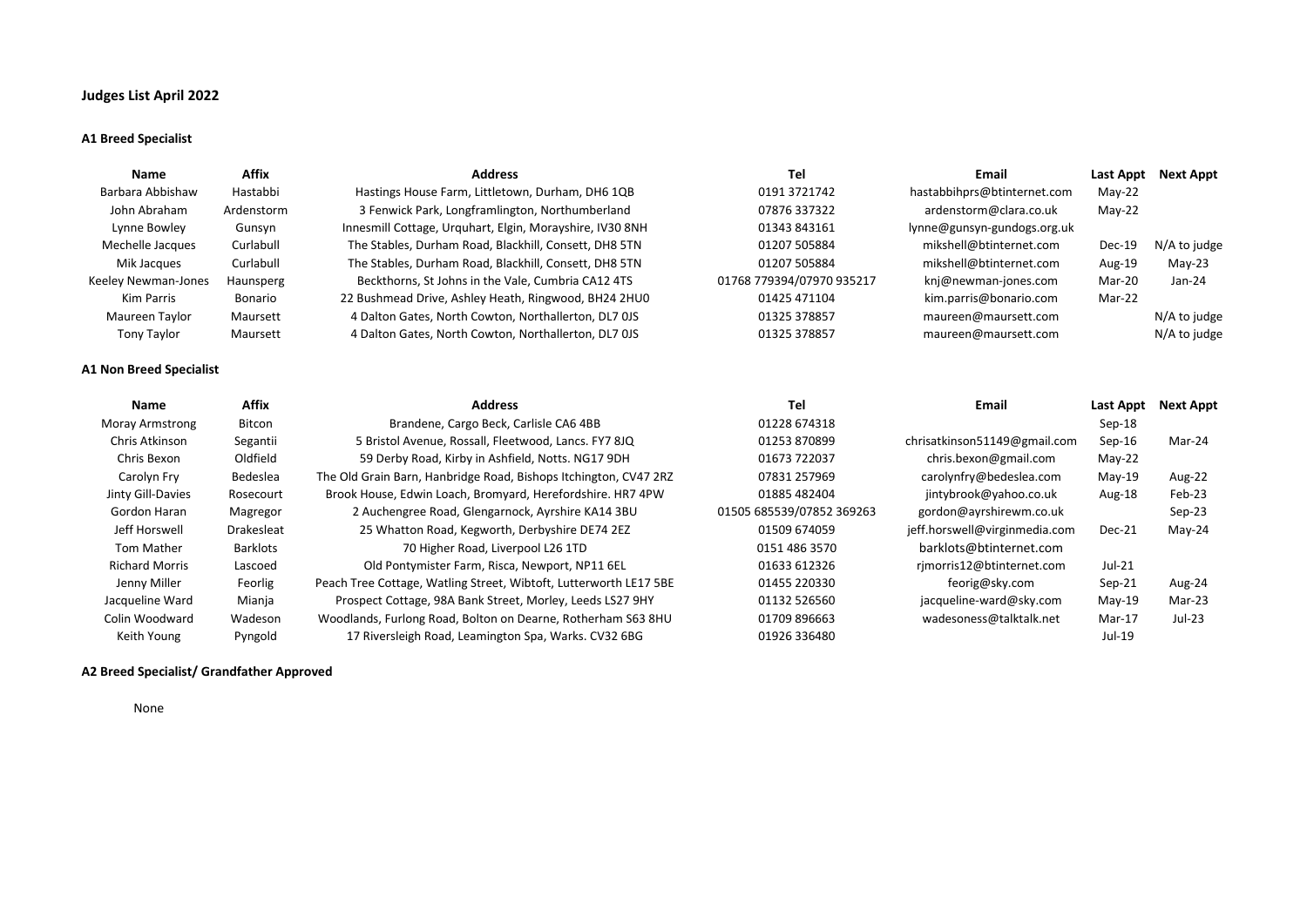#### **A2 Non Breed Specialist/ Grandfather Approved**

| Name            | Affix      | <b>Address</b>                                              | Tel                       | Email                  | Last Appt | Next Appt |
|-----------------|------------|-------------------------------------------------------------|---------------------------|------------------------|-----------|-----------|
| Jean Byrne      | Enrvb      | 4 East View, Shawforth, Rochdale, Lancs OL12 8NT            | 07774 782 643             | enrybgundogs@gmail.com |           | Aug-22    |
| Jane Eyeington  | Meadowdale | Greys Farm, Horseley Fen, Chatteris, Cambs. PE16 6XA        | 01354 693358/07796 530667 | jane@meadowdale.couk   |           |           |
| Sandra Marshall | Lowerdon   | 50 Sun Way, Southowram, Halifax, West Yorks HX3 9PF         | 01422 367399              |                        |           |           |
| David Shields   | Wilholme   | 32 Carstairs Road, Carstairs Village, Lanark ML11 8QD       | 07774 973723              | wilholme28@gmail.com   |           | $May-23$  |
| Nicola Spencer  | Bannonbrig | Wood View, 9 Bransfield Close, The Woodlands, Wigan WN3 5NW | 07710 495256              | bannonbrig@gmail.com   |           | $May-23$  |

# **Judges List April 2022**

## **A3 Breed Specialist**

| Name        | Affix      | <b>Address</b>                                       |              | Email                      | Last Appt | Next Appt |
|-------------|------------|------------------------------------------------------|--------------|----------------------------|-----------|-----------|
| Dorne Carr  | Laumidorn  | 93 Greenwood Crescent, Littledale, Sheffield. S9 4HE | 0114 2610550 | laumidorn@btinternet.com   |           | Mav-24    |
| Julie Frost | Bushwacker | The Orchards, Grimsby Road, Laceby, Lincs.DN37 7DY   | 07717 587184 | bushwackerhounds@gmail.com |           | Dec-22    |

## **A3 Non Breed Specialist**

| <b>Name</b>           | <b>Affix</b> | <b>Address</b>                                                    | Tel                       | Email                       | Last Appt | <b>Next Appt</b> |
|-----------------------|--------------|-------------------------------------------------------------------|---------------------------|-----------------------------|-----------|------------------|
| Pam Blay              | Stableheim   | 7 Mayfield Road, Lyminge, Folkstone, Kent CT18 8HL                | 01306 863570/077322 73705 | pam.blay@btinternet.com     | $Jun-22$  | Jul-23           |
| <b>Richard Bott</b>   | Quensha      | Grove House, 79 Brigg Lane, Camblesforth, Selby YO8 8HD           | 01757 611 265             |                             | $May-21$  |                  |
| Kathy Moores          | Walgoreg     | 4 Mitchell Court, Castle Mound Way, Rugby CV23 0UY                | 07971 184559              | walgoreg@aol.com            | Aug-21    |                  |
| Karl O'Connor         | Karlejay     | 14 West Terrace, Fishburn, Sedgefield, County Durham TS21 4AH     | 07980 986359              | karlejaygundogs35@gmail.com |           |                  |
| <b>Terry Pearson</b>  | Lanspar      | 18 Kirk Rise, Frosterley, Bishop Auckland, County Durham DL13 2SF | 07704 301982              | tp@lanspar-gundogs.co.uk    |           | <b>Jul-22</b>    |
| Jeff Roberts          | Mirkwood     | 6 Jumble Dyke, Rastick, Brighouse, West Yorkshire HD6 3NG         | 01484 717884              | jeff@mirkwood.org.uk        | $Sep-17$  | Sep-22           |
| David Smith           | Remedy       | 3 Rydon Street, London. N1 7AL                                    | 07771 802045              | david.ferris@gmail.com      |           |                  |
| Mason Thorne          | Mabinka      | 20 South Parade, Guide Post, Choppington, Northumberland NE62 5RB | 01670 824875/07845 728161 | masonfthorne@aol.com        |           | Dec-23           |
| <b>Marion Waddell</b> | Magregor     | 2 Auchengree Road, Glengarnock, Ayrshire KA14 3BU                 | 07710 592236              | waddha@aol.com              |           | Feb-24           |

## **B Breed Specialist**

| <b>Name</b>       | Affix      | <b>Address</b>                                                    | Tel           | Email                         | Last Appt Next Appt |
|-------------------|------------|-------------------------------------------------------------------|---------------|-------------------------------|---------------------|
| Lauren Carr       | Laumidorn  | 12 Rother Crescent, Treeton, Rotherham S60 5QY                    | 0114 269 2760 | Ldcarr27@hotmail.co.uk        | N/A to judge        |
| Phillipa Cotteral | Valcor     | 3 Bellum Cottages, Idlicote, Nr Shipston on Stour, Warks CV36 5DU | 01608 664306  | idlicote@icloud.com           | Sep-22              |
| Ashleigh Frost    | Bushwacker | Swallow Mount Farmhouse, Riby Road, Swallow, Lincs. LN7 6DP       | 07812 577583  | bushwackerhounds@gmail.com    |                     |
| David Griffiths   | Amicizia   | 15 College Road, Willoughby, Rugby, Warks CV23 8BN                | 07919 920652  | griffiths.david12@yahoo.co.uk | Sep-23              |
| Ros Roden         |            | Hazeldene, Green Lane, Stutton, Leeds LS24 9BW                    | 07725 858724  |                               | Aug-22              |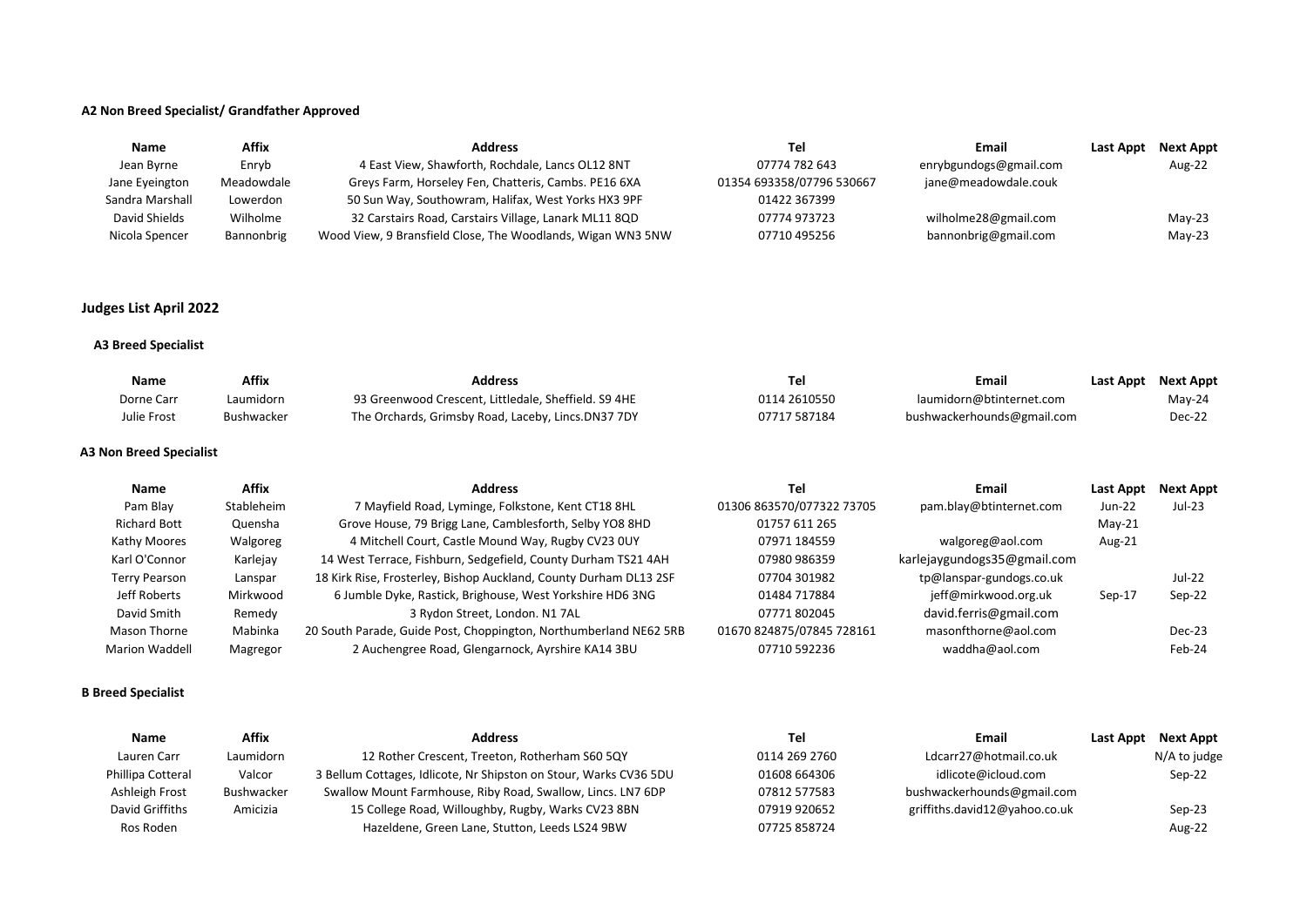| Andy Scourfield | Danton     | 11 Main Street, Croxton Kerrial, Grantham, Lincs. NG32 1QF | 07877 436907 | danton02@aol.com         |
|-----------------|------------|------------------------------------------------------------|--------------|--------------------------|
| Emma Towns      | Braccorion | 12 Hampton Drive, King Sutton, Banbury, Oxon OX17 3QR      | 07780 933083 | townsnoon@googlemail.com |

#### **B Non Breed Specialist**

| Name           | Affix      | <b>Address</b>                                                       | Tel                            | Email                    | Last Appt | Next Appt |
|----------------|------------|----------------------------------------------------------------------|--------------------------------|--------------------------|-----------|-----------|
| David Bell     | Balintyne  | Heathfield, Pound Green, Button Oak, Bewdley DY12 3LL                | 01299 403804                   | balintyne@btinternet.com |           | Jun-22    |
| Ed Casey       | Sandylands | Sandylands, Greystones, Southam Road, Ufton, Leamington Spa CV33 9PL | 07727 185962                   | edcasey8@gmail.com       | Feb-22    |           |
| Irene Glen     | Wilhome    | 32 Carstairs Road, Carstairs Village, Lanark ML11 8QD                | 07766 472074                   | wilholme28@gmail.com     |           |           |
| Ann Ingram     | Tirkane    | Rivington, Belmont, Coach Hill, Rochestown, Cork T12 YWN3            | 00 353 21 4891926/07802 530570 | tirkane@hotmail.com      |           |           |
| Hilary Male    | Malenbrook | 17 Griffiths Avenue, North Lancing, West Sussex BN15 0HW             | 01903 767582                   | hilary male@hotmail.com  | Jan-22    | Aug-22    |
| Ray McDonald   | Roanjora   | 23 Wilbury Hills Road, Letchworth, Herts. SG6 4JU                    | 07867 824075/01462 672696      | roanjora@roanjora.co.uk  |           |           |
| Rob McMaster   | Wearvale   | 10 WentworthDrive, Mount Oswald, Durham, Tyne and Wear DH1 3FD       | 07711845687                    | robmcmaster@internet.com | Jan-22    |           |
| Ilex Whiting   | Cragvallie | 7 Murton Garth, Murton, York YO19 5UL                                | 01904 489567/07745 115785      | cragvallie@hotmail.com   | $May-21$  |           |
| Sigurd Wilberg | Kanix      | 40 Malmesbury Road, Cricklade, Wiltshire SR6 6RP                     | 07899 841561                   | sigurd@kanix.cc          |           |           |

# **Judges List April 2022**

## **C Breed Specialist**

| Name                  | Affix       | <b>Address</b>                                                      | Tel                       | Email                           | Last Appt | <b>Next Appt</b> |
|-----------------------|-------------|---------------------------------------------------------------------|---------------------------|---------------------------------|-----------|------------------|
| Lois Atkins           | Ravenspoint | 36 Neville Avenue, Portchester, South Hampshire PO16 9NT            | 07831 652330              | rocco2260gmail.com              |           |                  |
| Lauren Blunden        | Mikette     | 4 Highfields Close, Alfreton, Derbyshire DE55 7PX                   | 07791 008812              | laurenblunden1@hotmail.co.uk    | $May-22$  |                  |
| Vivien Burke          | Alcazar     | Brynhawidsgar, Mynyddcerrig, Llanelli, Carms.                       | 01296 871661/07773 071220 | vivienneburke@hotmail.co.uk     |           |                  |
| Jack Gilder           | Mikette     | 4 Highfields Close, Alfreton, Derbyshire DE55 7PX                   | 07454 775500              | jackdrgilder@hotmail.co.uk      | Aug-21    |                  |
| Megan Hayes           | Elfrindew   | Glencaple Farm Cottage, Abington, Biggar, Sth Lanarkshire. ML12 6TA | 07788 547107              | megan.gsp.hayes@gmail.com       |           |                  |
| <b>Stuart Pearson</b> | Kelevra     | 28 Graystones, Leam Lane, Gateshead, Tyne and Wear NE10 8DR         | 07920 481242              | stuart pearson@blueyonder.co.uk |           |                  |
| Jeni Rose             | Piccorino   | Whitfield Farmhouse, Lepe Road, Langley, Hants. SO45 1XR            | 07590 694811              | mrsjenirose@gmail.com           |           | Aug-22           |
| Ian Sladden           | Canemamans  | 26-28 Clay Road, Caister on Sea, Norfolk NR30 5HB                   | 07971 128361              | canamamansdogs@gmail.com        |           | $Oct-23$         |

#### **C Non Breed Specialist**

| Name              | Affix          | <b>Address</b>                                               | Tel          | Email                     | Last Appt     | <b>Next Appt</b> |
|-------------------|----------------|--------------------------------------------------------------|--------------|---------------------------|---------------|------------------|
| David Alcorn      | <b>Rutilus</b> | Annavale, Biffar, South Lanarkshire, ML12 6LX                | 07719 408621 | davidralcorn@outlook.com  |               |                  |
| Stevie Allerton   | Eshaldwell     | 28 Coronation Avenue, Rothwell, Kettering, NN14 6DG          | 0796 8018551 | stevie.allerton@gmail.com | $May-22$      |                  |
| Jo Beckett Hughes | Mulranny       | Gibb Hill Barn, Ponsonby, Seascale, Cumbria CA20 1BX         | 01946 841409 | mulrannyhounds@aol.com    | <b>Nov-21</b> |                  |
| Tim Ball          | Kaiatk         | 3 Post Office Lane, Witherley, Nr Atherstone, Warks. CV9 3LW | 01827 712048 | tim kaitak@sky.com        |               |                  |